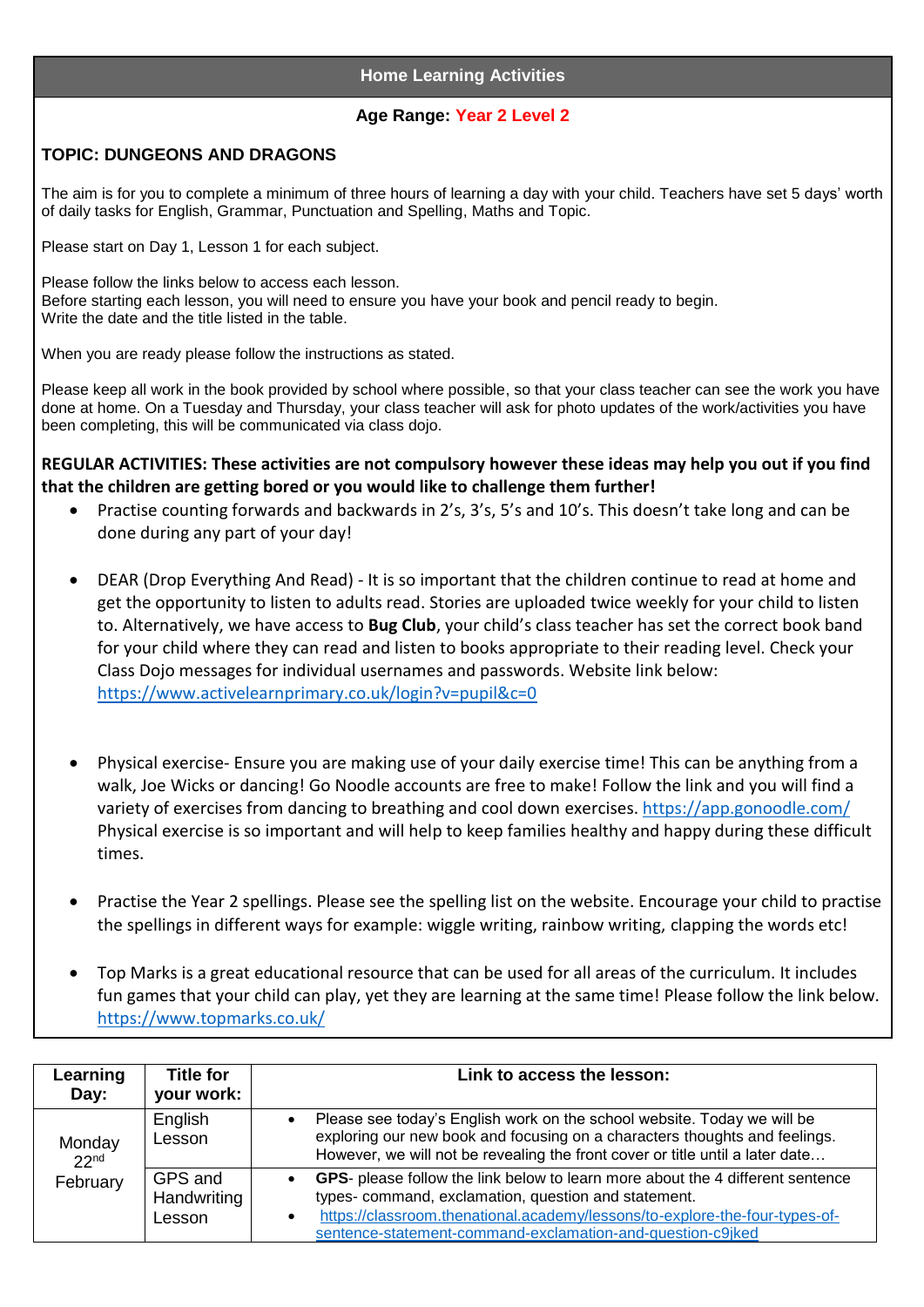|                                           | Handwriting- Use the worksheet for the letter formation - $\lambda$ . |                                                                                                                                                                                                                                                                                                      |  |  |
|-------------------------------------------|-----------------------------------------------------------------------|------------------------------------------------------------------------------------------------------------------------------------------------------------------------------------------------------------------------------------------------------------------------------------------------------|--|--|
|                                           |                                                                       | Complete the first part of the worksheet practicing the letter $\lambda$ and $\lambda$ .                                                                                                                                                                                                             |  |  |
|                                           | Maths<br>Lesson                                                       | Watch the video about counting in 2s and complete the worksheet into the book<br>$\bullet$<br>provided. https://vimeo.com/458895423                                                                                                                                                                  |  |  |
|                                           | Topic<br>Lesson-<br>Geography                                         | Read through the information about geographical features and have a go at<br>$\bullet$<br>labelling a picture with the features you can see.<br>Then, fill in the missing features on the worksheet.<br>Have a go at the end at creating a list of geographical features that you now<br>know about. |  |  |
|                                           | English                                                               | Please see today's English work on the school website. Today we will be using<br>$\bullet$                                                                                                                                                                                                           |  |  |
| Tuesday<br>23 <sup>rd</sup><br>February   | Lesson                                                                | our prediction skills to think about what might happen next in our story                                                                                                                                                                                                                             |  |  |
|                                           | GPS and<br>Handwriting<br>Lesson                                      | GPS- Follow the PowerPoint on the school website and complete the activities<br>$\bullet$<br>to find out more about writing command and statement sentences.                                                                                                                                         |  |  |
|                                           |                                                                       | Handwriting-Use the worksheet for the letter formation $-\lambda$ .                                                                                                                                                                                                                                  |  |  |
|                                           |                                                                       | Complete the second part of the worksheet practicing the letter pairs and words-<br>it, li, hit, item, limit.                                                                                                                                                                                        |  |  |
|                                           | <b>Maths</b><br>Lesson                                                | Watch the video about counting in 5s and complete the worksheet into the book<br>$\bullet$<br>provided. https://vimeo.com/458895748                                                                                                                                                                  |  |  |
|                                           | <b>Topic</b><br>Lesson-<br><b>Music</b>                               | Follow the link below for a lesson on 'Conjunct Melodies'. Today you will be exploring<br>$\bullet$<br>conjunct musical movement by listening to, performing and composing a musical story.<br>https://classroom.thenational.academy/lessons/conjunct-melodies-6rvker                                |  |  |
|                                           |                                                                       |                                                                                                                                                                                                                                                                                                      |  |  |
| Wednesday<br>24 <sup>th</sup><br>February | English<br>Lesson                                                     | Please see today's English work on the school website. Today we will be<br>$\bullet$<br>learning creating a role on the wall for the evil witch!                                                                                                                                                     |  |  |
|                                           | GPS and<br>Handwriting<br>Lesson                                      | GPS- Follow the PowerPoint on the school website and complete the activities<br>$\bullet$<br>to find out more about writing question and exclamation sentences.                                                                                                                                      |  |  |
|                                           |                                                                       | Handwriting- Use the worksheet for the letter formation - $\dot{\mathcal{L}}$ .                                                                                                                                                                                                                      |  |  |
|                                           |                                                                       | LL<br>Complete the first part of the worksheet practicing the letter $\mathcal{L}$ and $\mathcal{L}t$ .                                                                                                                                                                                              |  |  |
|                                           | <b>Maths</b><br>Lesson                                                | Watch the video about counting in 10s and complete the worksheet into the<br>$\bullet$<br>book provided. https://vimeo.com/458895995                                                                                                                                                                 |  |  |
|                                           | Topic<br>Lesson-                                                      | Today in computing we are focusing on how to sue the internet safely. We will<br>$\bullet$<br>be learning how to use the search facility.                                                                                                                                                            |  |  |
|                                           | Computing                                                             | Please follow the link to Purple Mash and complete the 3 2DO'S for today.<br>٠<br>Introduction to the Internet<br>$\bullet$                                                                                                                                                                          |  |  |
|                                           |                                                                       | <b>Internet Quiz</b><br>$\bullet$<br><b>Effective Internet Searches</b>                                                                                                                                                                                                                              |  |  |
|                                           |                                                                       | Purple Mash: https://www.purplemash.com/sch/thebemroseschool                                                                                                                                                                                                                                         |  |  |
|                                           |                                                                       | Your child should have their username and login however please don't hesitate<br>$\bullet$<br>to message your child's teacher and we can provide this for you.                                                                                                                                       |  |  |
|                                           | English                                                               | Please see today's English work on the school website. Today we will be writing<br>$\bullet$                                                                                                                                                                                                         |  |  |
| Thursday<br>25 <sup>th</sup><br>February  | Lesson                                                                | different sentences (command, exclamation, question and statement) based on<br>what we have read so far                                                                                                                                                                                              |  |  |
|                                           | GPS and<br>Handwriting<br>Lesson                                      | GPS- Follow the PowerPoint on the school website and complete the activities<br>$\bullet$<br>to find out more about writing the 4 different sentence types.                                                                                                                                          |  |  |
|                                           |                                                                       | Handwriting- Use the worksheet for the letter formation $-\mathcal{L}$ .<br>$\bullet$                                                                                                                                                                                                                |  |  |
|                                           |                                                                       | Complete the second part of the worksheet practicing the letter pairs and words-                                                                                                                                                                                                                     |  |  |
|                                           |                                                                       | to, at, hit, tent, title and matter.                                                                                                                                                                                                                                                                 |  |  |